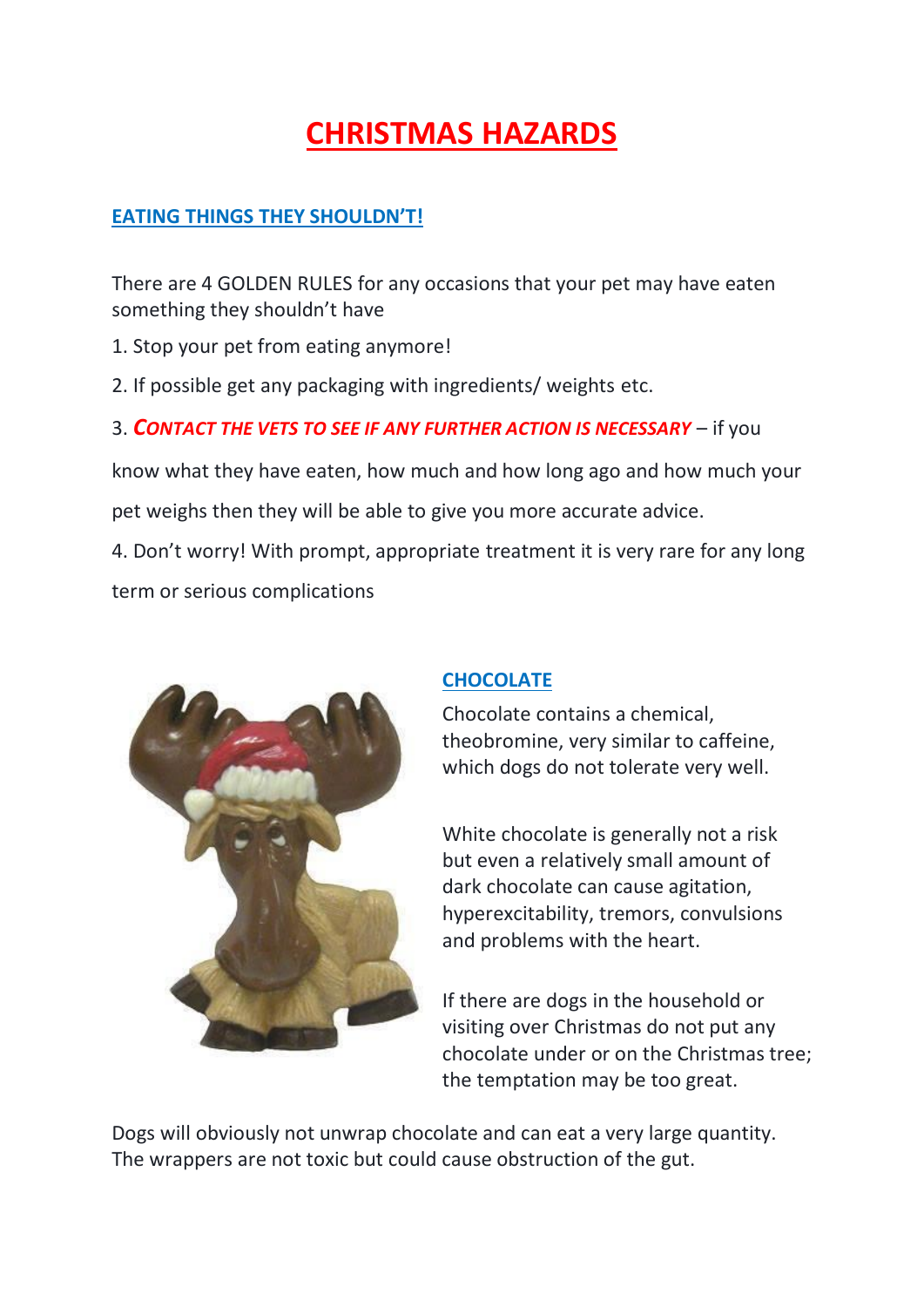#### **GRAPES & RAISINS**

Grapes and their dried products (currants, sultanas and raisins) are toxic to dogs. EATING EVEN A SMALL QUANTITY CAN CAUSE SEVERE KIDNEY PROBLEMS.

Don't forget this will include food items that contain dried fruits such as Christmas pudding, Christmas cake and mince pies. Obviously chocolate-



coated raisins are available so there is the additional risk of chocolate toxicity with these (although to be fair the chocolate content is so small the raisins are more of the problem).



#### **ONIONS LEEKS & GARLIC**

Onions, garlic, leeks, shallots and chives all belong to the Allium species of plants and contain an ingredient called thiosulphate which is toxic to cats and dogs. They can cause toxicity even when cooked.

Initially there can be gastrointestinal signs with vomiting and diarrhoea but the main effect is damage to red blood cells resulting in anaemia. This may not be apparent for several days after ingestion.

Along with the vegetables themselves foods at Christmas to avoid include sage and onion stuffing.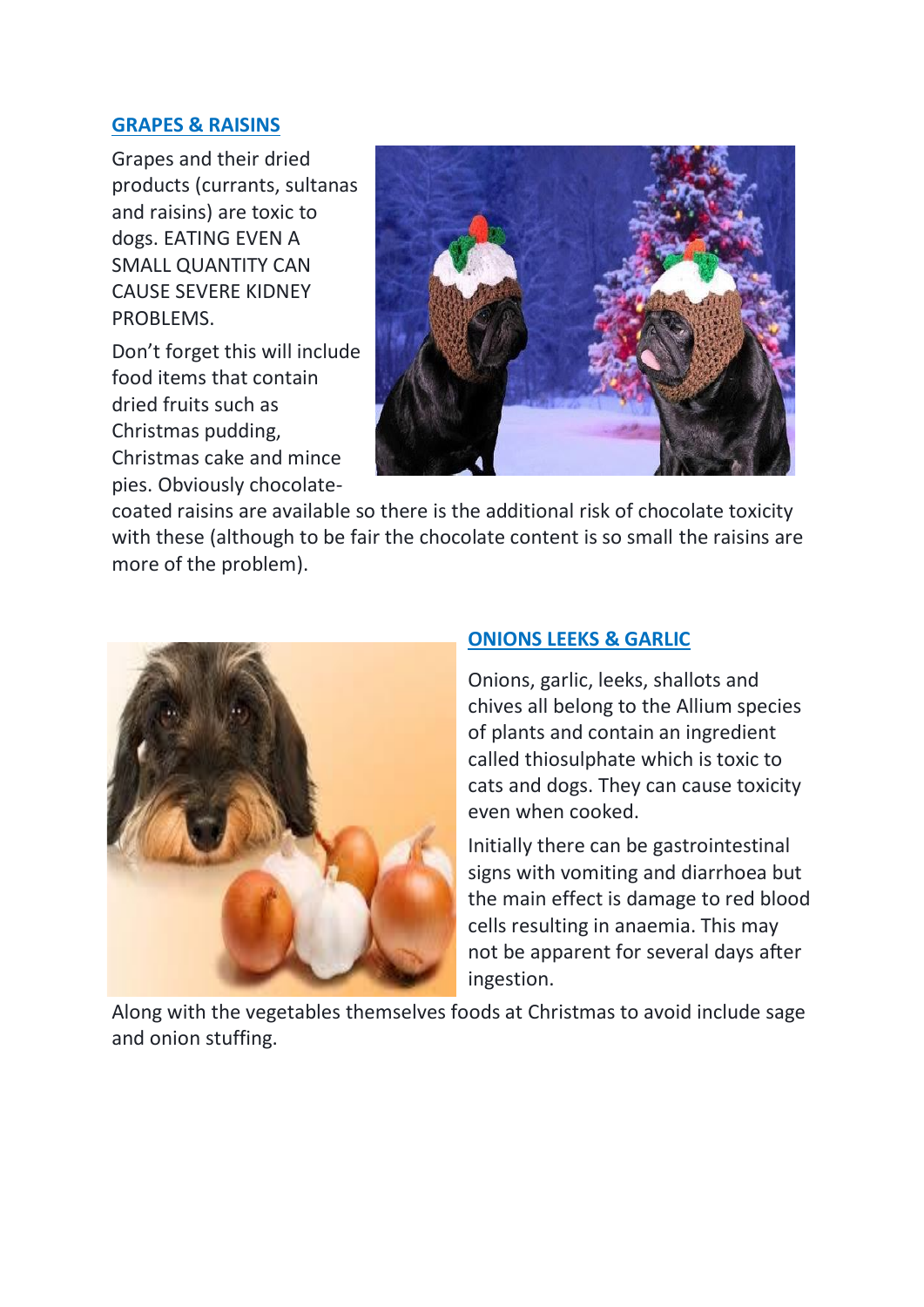#### **LEFTOVERS**

At Christmas there are always a lot of leftovers and common sense tells us not to feed these to our pets. We must also be careful of how we dispose of them overflowing bins and food caddies are easy pickings for pets. Mouldy food (including yoghurt, bread and cheese) can contain toxins produced by the mould that cause



serious problems including rapid onset convulsions in dogs. We do see a number of cases of this throughout the year and with altered bin collections over Christmas the risk is increased.

With plenty of spare turkey there is always a temptation to give our pets a treat (or for them to help themselves!). Whilst bones are part of a wild dogs diet these are in the uncooked state and cooked turkey bones can be quite brittle and splinter into sharp spikes which can easily get stuck. They are also a lot harder to spot on xrays, probably due to the low calcium content of intensively reared birds.

So if you are wanting to give your pet a festive treat just stay away from the bones

#### **BATTERIES**

If your dog chews a battery they are at risk of suffering caustic burns to their mouth, throat or stomach from the caustic material contained within the battery. These burns can result in pain, refusal of food, increased drooling, bad breath, and they can become infected too.

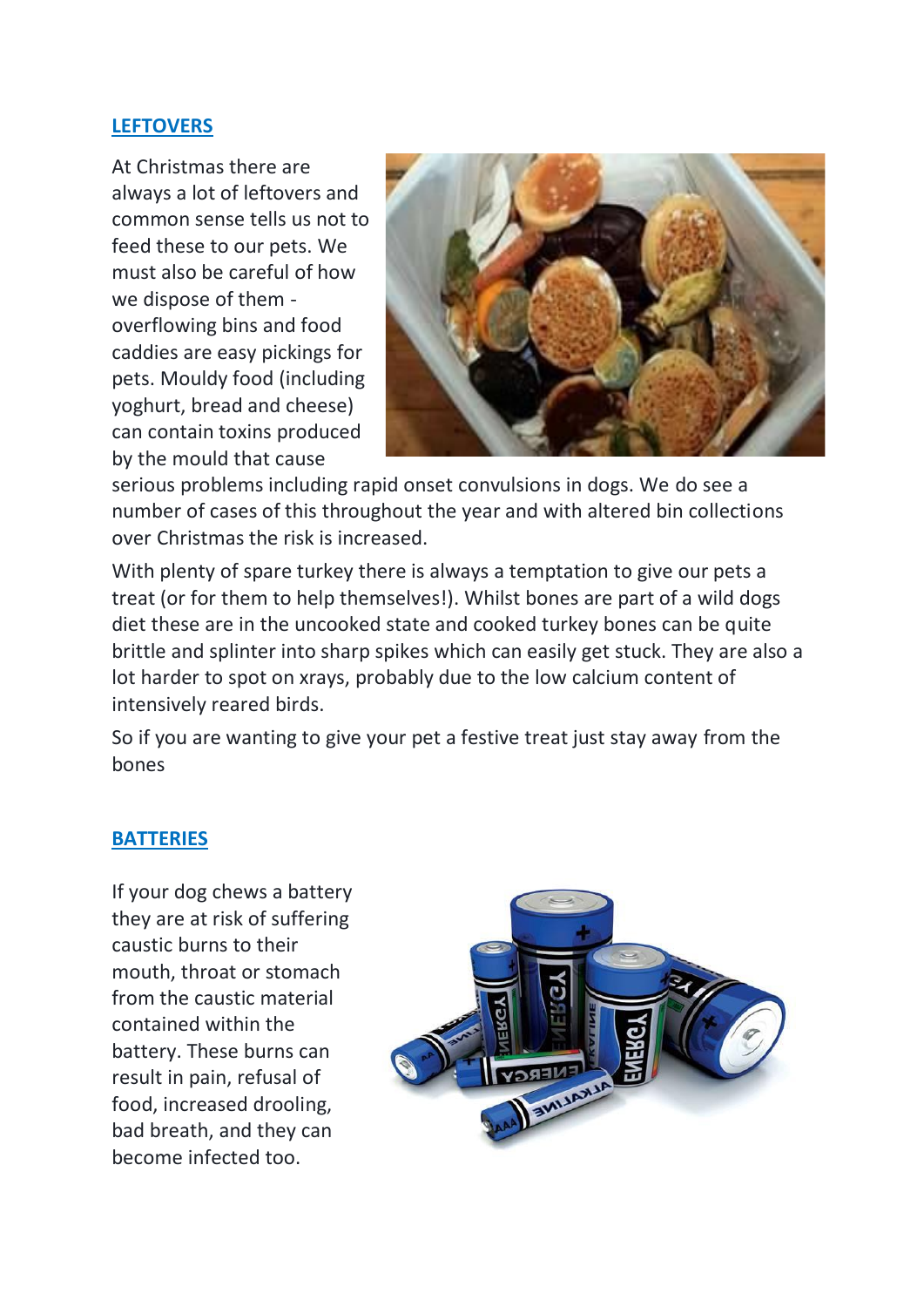An ingested battery can also obstruct the normal passage of food through the digestive tract leading to vomiting, diarrhoea, abdominal pain, and a refusal to eat.

If your pet has ingested a battery...

It is very important that you do NOT induce vomiting in a pet that has ingested a battery, and there are very important reasons why:

- 1. Caustic material can cause further damage when vomiting
- 2. Caustic material could gain entry to the lungs when vomiting

3. Common 'at home' methods of making a pet vomit can cause further irritation and damage

If your pet eats a battery, the best first step is to ring the vet for advice. If it is going to be a long while before you can get to the vet you can feed them bland food (boiled chicken and rice, plain cooked pasta) and offer some milk or water - feeding a mixture of cottage cheese and rice can cover both bases at once but they do need to be seen by the vet.

The one advantage of batteries is that they will always show up on an xray so we can be certain that they are there and need removing.

Although you can likely find a few stories on the Internet of pets who passed batteries without incident, in the vast majority of cases pets do far better when such foreign bodies are surgically removed.



# **SILICA GEL**

This comes in small sachets and is often found in the packaging of new shoes, handbags, cameras or electrical equipment. Although it is labelled "Do not Eat" it is considered to be of low toxicity and should not cause any specific problems unless swallowed whole by a small dog/ puppy where

physical obstruction is potentially possible but unlikely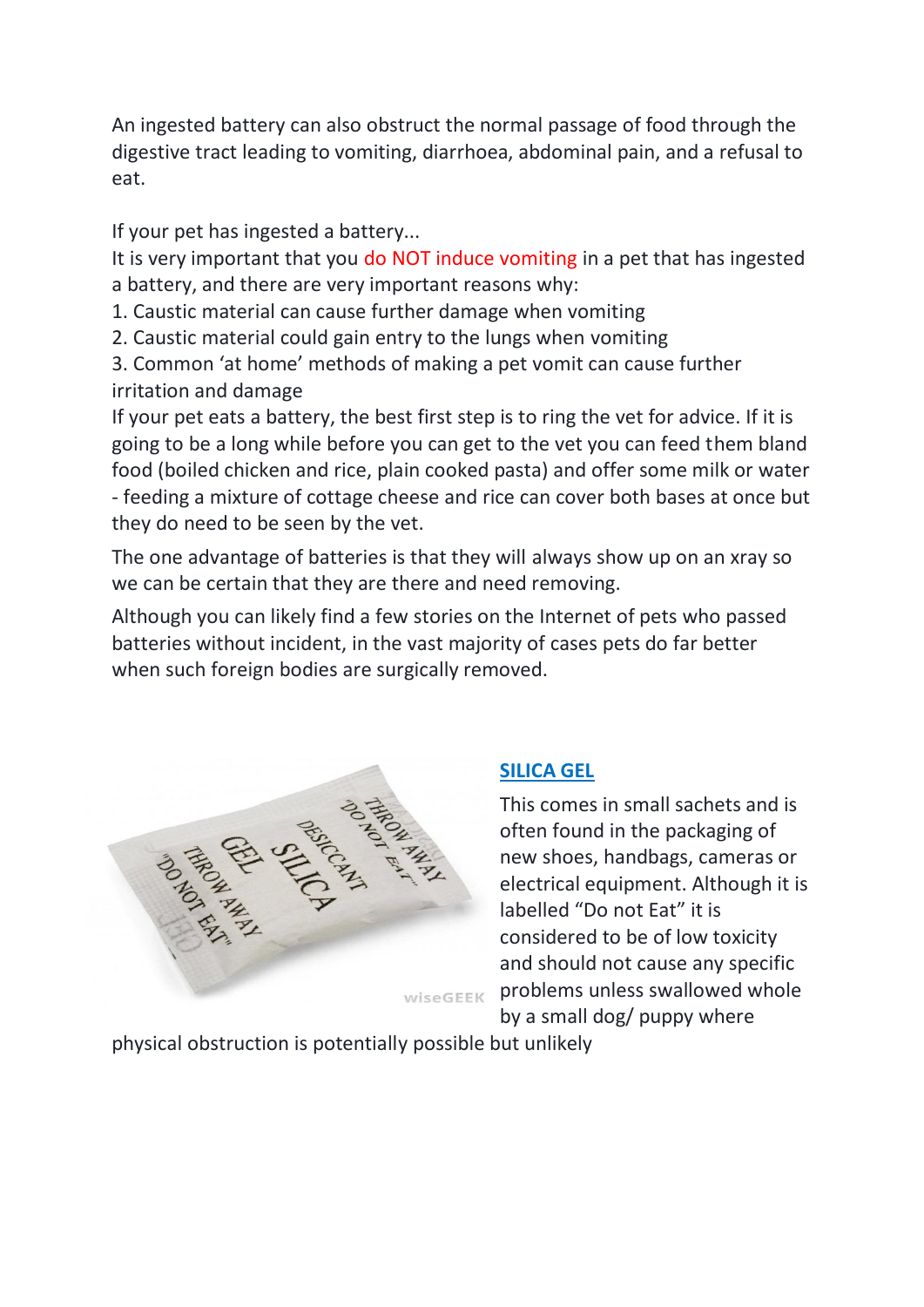## **ALCOHOL & HANGOVER CURES**

Dogs may help themselves to any alcohol left unattended including wine and liqueurs and it can cause similar signs in them as it does in their owners when drunk in excess (although they are unlikely to start singing and dancing!). Dogs can become wobbly and drowsy and in severe cases there is a risk of low body temperature, low blood sugar and coma.



Many households will have numerous types of anti-inflammatories that are available over the counter or in common flu and cold treatments.

The easy availability of these medicines leads us to think they are very safe but for our pets this may not be the case.

It is very important to keep these medicines out of reach of pets with lids securely fastened. If you keep some in your handbag make sure that's out of the way too.

**Ibuprofen** – dogs are very sensitive to the effects of ibuprofen. It can cause a variety of effects on the gut and kidneys and poisoning can show with signs such as vomiting, diarrhoea, lethargy, weakness, tremors and convulsions. Long term effects include kidney failure.

**Paracetomol** - Paracetamol is a commonly available painkiller. It is used in dogs but in overdose it can have toxic effects on the blood and liver. Cats are very sensitive to paracetomol.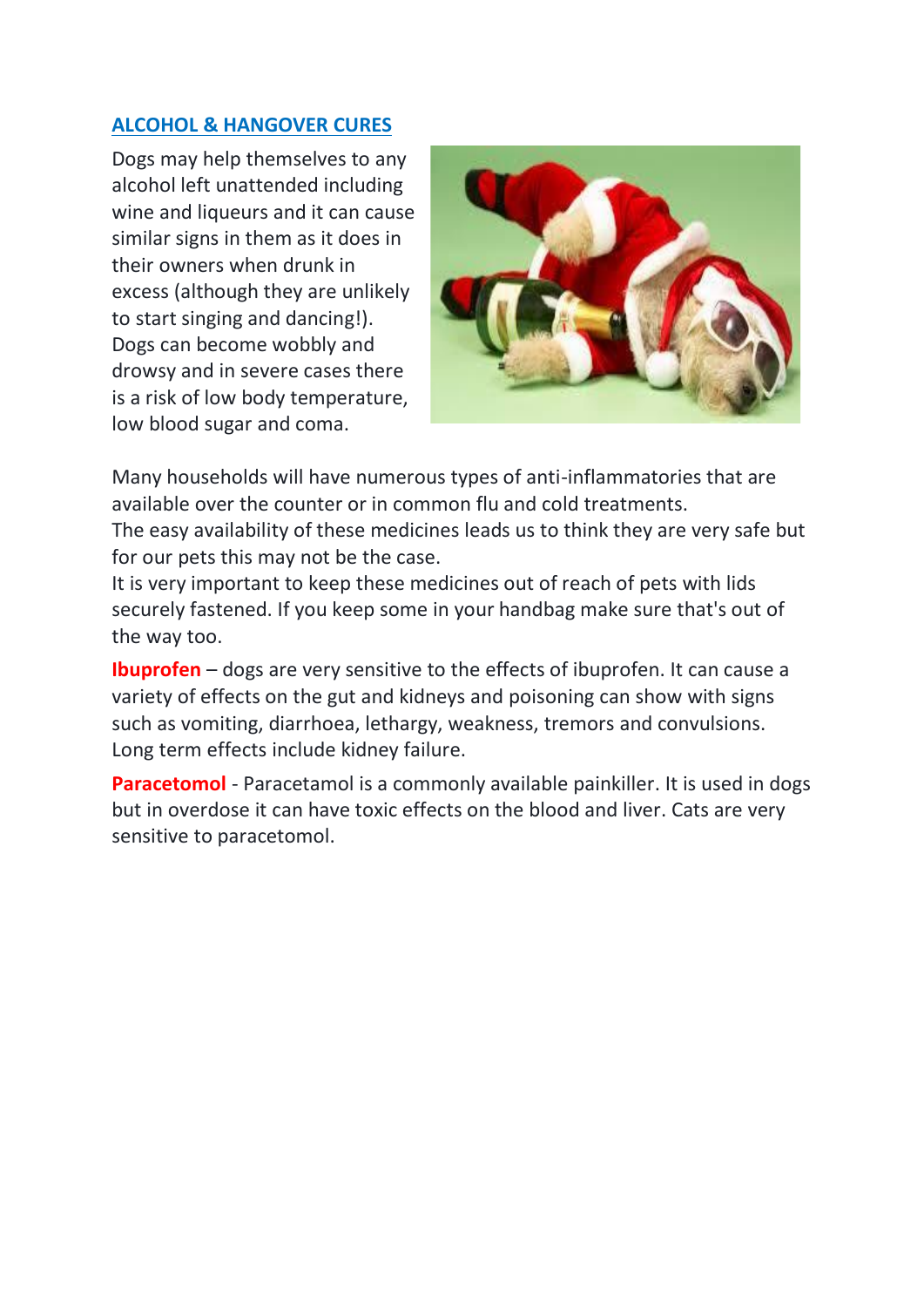

# **PONSETTIAS AND OTHER PLANTS**

Despite Poinsettias being a firm favourite at Christmas they have quite a reputation for being poisonous. This reputation is somewhat undeserved as it is not particularly toxic to either humans or animals. . It can cause irritation to the mouth and stomach with hypersalivation and sometimes vomiting.

In fact, most of the traditional Christmas plants aren't particularly poisonous. Holly leaves can cause obvious physical problems with the spiky leaves and the berries mild gastrointestinal upsets. The same applies for mistletoe – European mistletoe only causes gastrointestinal upsets.

Prolonged contact with ivy can cause skin irritation but again only mild gastrointestinal upsets if eaten.

Many households will have lilies at Christmas, and all parts of this plant including the pollen, are extremely toxic to cats (but not dogs) and cause severe kidney damage. If you have any suspicion that your cat may have eaten (or licked pollen from its coat) you should contact us immediately.



#### **OVERINDULGENCE**

We all like to overindulge at Christmas but it is important we don't get too carried away when it comes to feeding our pets. Any sudden change in diet can cause diarrhoea which, while it is not too serious, isn't probably what we want to be dealing with at Christmas.

A large intake of fatty foods however can cause more serious problems as it may trigger a condition called pancreatitis. This is a painful inflammation of the